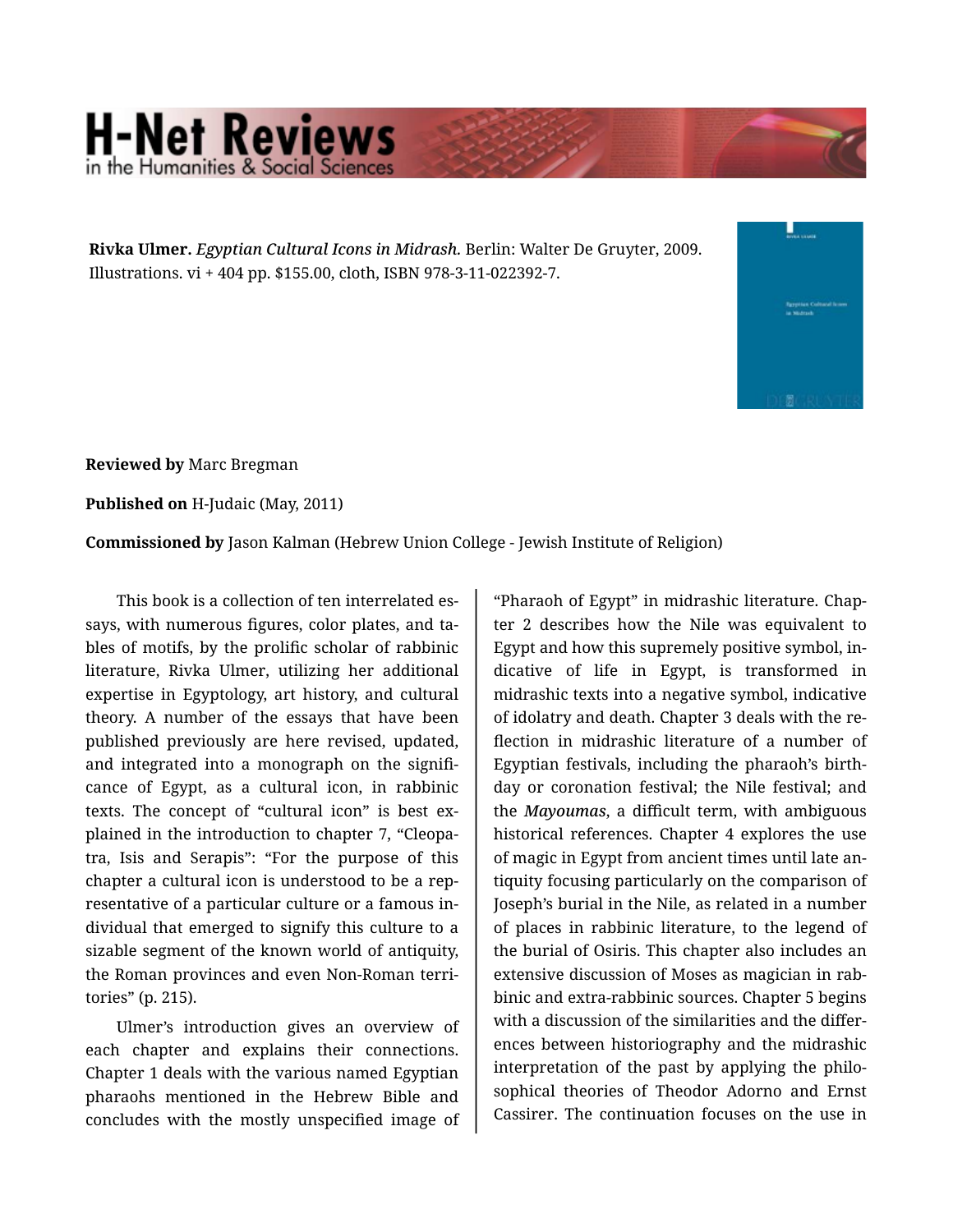rabbinic literature of the term *iqonin*, which refers to statues, such as those of the Roman em‐ peror Hadrian. The chapter concludes with a dis‐ cussion of mummy portraits and other Egyptian funeral practices as reflected in rabbinic litera‐ ture. Chapter 6 explores the Egyptian city of Alexandria as reflected in rabbinic literature. The following chapter focuses on the last Egyptian ruler Cleopatra VII and the cults of Isis and Ser‐ apis. Chapter 8 deals with Egyptian gods, lan‐ guage, and customs as mementos of Egyptian cul‐ ture reflected in rabbinic literature. Chapter 9 dis‐ cusses the symbol of the divine eye in ancient Egypt and rabbinic literature, while chapter 10 is an extensive exploration of the "Finding of Moses" in art and text.

A major point of Ulmer's research is that Rome and Roman officials are frequently com‐ pared to Egypt and the pharaohs in rabbinic liter‐ ature. The oppressive nature of Rome (regularly referred to as "the Evil Empire") was an everyday experience for Jews living under its rule in late antiquity and a constant reminder of the suffering of the Egyptian exile of the biblical period. A pa‐ rade example of this point, mentioned in various places in Ulmer's book, is found in the Tanhuma-Yelammedenu midrashim on the triennial lection beginning in Exodus 7:9. These midrashic materi‐ als include Tanhuma (printed version), *Va`era*, sections 3-4, 11-13; Tanhuma (Buber edition), *Va`era*, sections 11-15; Exodus Rabbah, chapter 9; and most important an early, complete Tanhuma-Yelammedenu homily preserved in a Cairo Ge‐ nizah fragment (Cambridge University Library TS C2 46).

The opening halakhic proem contains the fol‐ lowing material (reviewer's translation):

And why did [the sages of the Mishnah] see fit to compare the coiling of the snake to royalty? It is because the evil empire [Rome] may be compared to a snake. R. Yehoshua be' Nehemiah said: See what is written, *Its voice goes like a snake* (Jer. 46:22). Why is [the evil empire] compared to a

snake? For just as the snake hisses in a whisper and kills, as it is written *Shall the snake bite with‐ out a whisper* (Ecc. 10:11), so the [Roman] empire whispers about a man and kills him. For behold, he is put in prison. Behold, they put upon him a [death] sentence. Thus, *Its voice goes like a snake*. But does a snake have a voice?! The reason [this is written] is that just as the snake hisses in a whisper with its mouth and kills, so the empire whis‐ pers with its mouth and kills. This is the reason it [the empire] may be compared to a snake. Anoth‐ er interpretation. Why may it [the empire] be compared to a snake? Because just as a snake twists deviously, so too the [Roman] empire is de‐ vious in its ways. It [the Roman empire through its prosecutor] says to a man: What are you, a good man or a bad man? And he says to him: I am good! And they [the Roman court] say to him: How many people did you kill? And he says: I did not kill! And he [the Roman prosecutor] says to him: And who was with you and with what did you kill him [the deceased], with a sword or with a club or with a stone. He doesn't desist until he [the Roman prosecutor or judge] gives him con‐ demnation and kills him. For he is devious with him and kills him. Just as the snake twists devi‐ ously on him, so the [Roman] empire is devious in its ways. Therefore, when God sought to send Moses unto Pharaoh, God said to him: Moses, I know that just as this snake twists deviously, so too Pharaoh twists deviously. But behold, you are going unto him. If he seeks to twist deviously against you, say to Aaron that he should wield his staff upon him, just as one strikes the snake. From where? From what we read in the lection *If Pharaoh shall speak to you, etc. [saying: Give a sign for yourselves, then you shall say to Aaron: Take your staff and cast it before Pharaoh, and it will turn into a serpent]* (Exod. 7:9).[1]

The symbol of Egypt in rabbinic literature is certainly a topic that deserves scholarly discus‐ sion. Ulmer's book is a major contribution to this discussion. It is remarkable for the specificity of its topic explored using a vast array of texts and